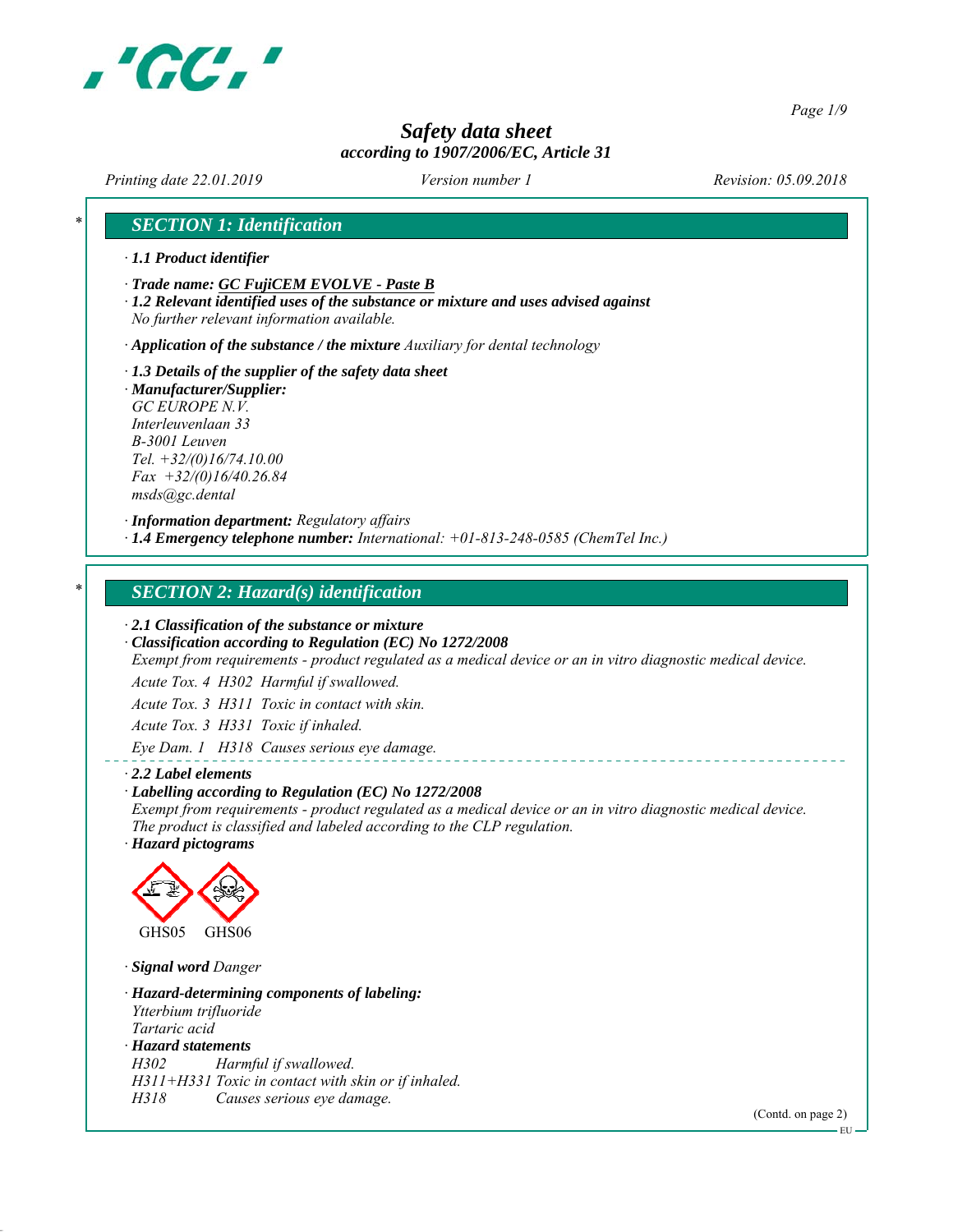*Printing date 22.01.2019 Revision: 05.09.2018 Version number 1*

#### *Trade name: GC FujiCEM EVOLVE - Paste B*

(Contd. of page 1)

| · Precautionary statements |                                                                                                       |
|----------------------------|-------------------------------------------------------------------------------------------------------|
|                            | P305+P351+P338 IF IN EYES: Rinse cautiously with water for several minutes. Remove contact lenses, if |
|                            | present and easy to do. Continue rinsing.                                                             |
| <i>P310</i>                | Immediately call a POISON CENTER/doctor.                                                              |
| <i>P321</i>                | Specific treatment (see on this label).                                                               |
| <i>P330</i>                | Rinse mouth.                                                                                          |
| $P361 + P364$              | Take off immediately all contaminated clothing and wash it before reuse.                              |
| <i>P405</i>                | Store locked up.                                                                                      |
| <i>P501</i>                | Dispose of contents/container in accordance with local/regional/national/international                |
|                            | regulations.                                                                                          |
| $\cdot$ 2.3 Other hazards  |                                                                                                       |

#### *∙ 2.3 Other hazards*

*∙ Results of PBT and vPvB assessment*

*∙ PBT: Not applicable.*

*∙ vPvB: Not applicable.*

#### *\* SECTION 3: Composition/information on ingredients*

#### *∙ 3.2 Chemical characterization: Mixtures*

*∙ Description:*

*Only substances required to be mentioned according to Annex II of regulation 1907/2006 are listed. Information on the other substances that may be present can be obtained upon request.*

#### *∙ Dangerous components:*

| $13760 - 80 - 0$ Ytterbium trifluoride | $ $ Acute Tox. 3, H301; Acute Tox. 3, H311; Acute Tox. 3, H331 | $25 - 50\%$ |
|----------------------------------------|----------------------------------------------------------------|-------------|
| 87-69-4 Tartaric acid                  | Eye Dam. 1, $H318$                                             | $10\%$      |
|                                        |                                                                |             |

*∙ Additional information: For the wording of the listed hazard phrases refer to section 16.*

# *SECTION 4: First-aid measures*

#### *∙ 4.1 Description of first aid measures*

*∙ General information:*

*Immediately remove any clothing soiled by the product. If symptoms persist consult doctor.*

- 
- *∙ After inhalation:*

*Supply fresh air. If required, provide artificial respiration. Keep patient warm. Consult doctor if symptoms persist.*

*Take affected persons into fresh air and keep quiet.*

*∙ After skin contact:*

*Seek medical treatment.*

*If skin irritation continues, consult a doctor.*

*∙ After eye contact:*

*Protect unharmed eye.*

*Rinse opened eye for several minutes under running water.*

- *Call a doctor immediately.*
- *∙ After swallowing:*

*Rinse out mouth and then drink plenty of water.*

*If symptoms persist consult doctor.*

*∙ 4.2 Most important symptoms and effects, both acute and delayed No further relevant information available.*

(Contd. on page 3)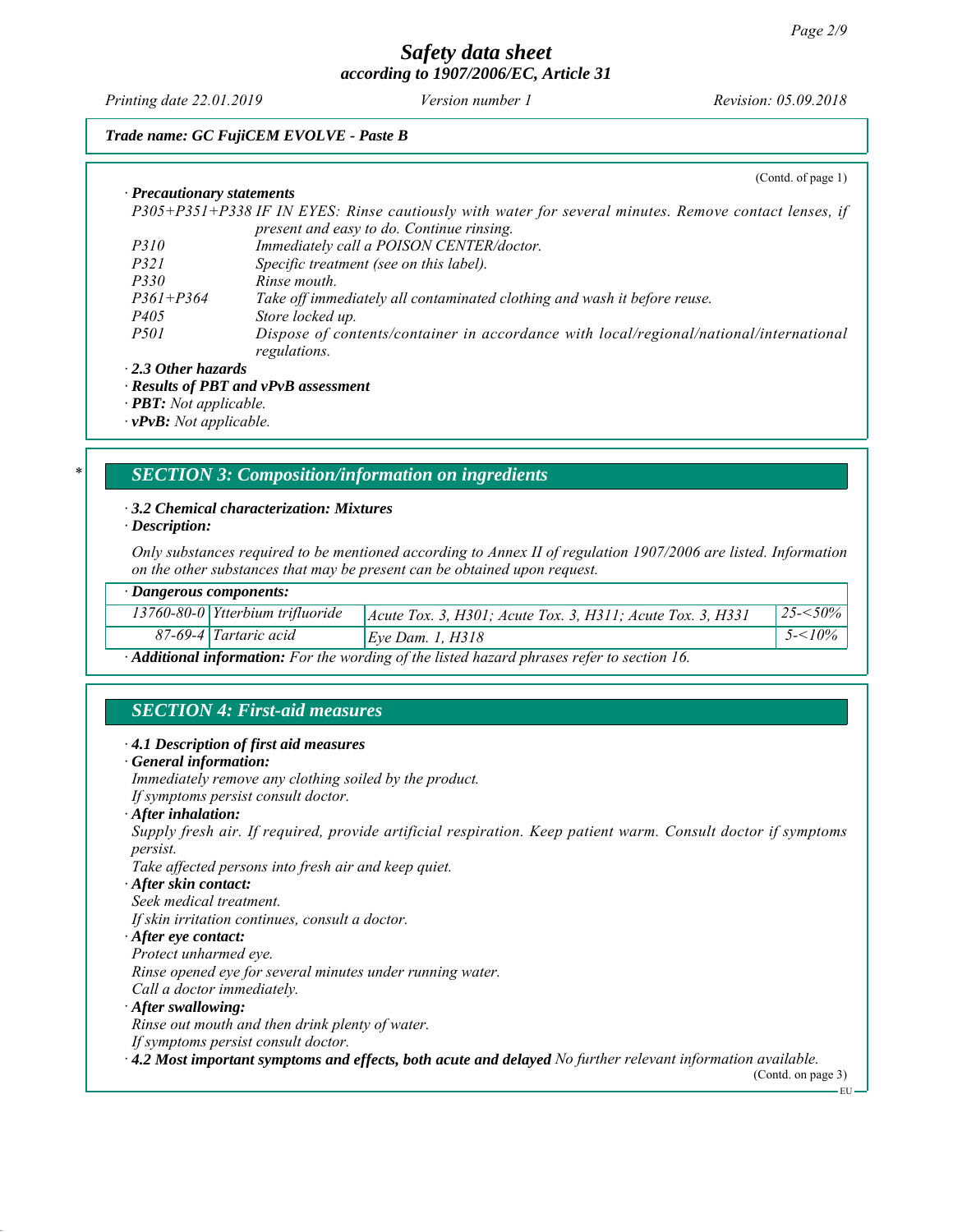# *Safety data sheet*

*according to 1907/2006/EC, Article 31*

*Printing date 22.01.2019 Revision: 05.09.2018 Version number 1*

(Contd. of page 2)

*Trade name: GC FujiCEM EVOLVE - Paste B*

## *∙ 4.3 Indication of any immediate medical attention and special treatment needed*

*No further relevant information available.*

## *SECTION 5: Fire-fighting measures*

#### *∙ 5.1 Extinguishing media*

#### *∙ Suitable extinguishing agents:*

*CO2, extinguishing powder or water spray. Fight larger fires with water spray or alcohol resistant foam. Use fire fighting measures that suit the environment.*

- *∙ For safety reasons unsuitable extinguishing agents: Water with full jet*
- *∙ 5.2 Special hazards arising from the substance or mixture Formation of toxic gases is possible during heating or in case of fire.*
- *No further relevant information available.*
- *∙ 5.3 Advice for firefighters*
- *∙ Protective equipment: Wear self-contained respiratory protective device.*
- *∙ Additional information*

*Dispose of fire debris and contaminated fire fighting water in accordance with official regulations.*

# *SECTION 6: Accidental release measures*

- *∙ 6.1 Personal precautions, protective equipment and emergency procedures Remove persons from danger area. Avoid contact with the eyes and skin. Wear protective clothing. ∙ 6.2 Environmental precautions: Do not allow product to reach sewage system or any water course. Inform respective authorities in case of seepage into water course or sewage system. Do not allow to penetrate the ground/soil. In case of seepage into the ground inform responsible authorities. ∙ 6.3 Methods and material for containment and cleaning up: Absorb liquid components with liquid-binding material.*
	- *Dispose of the collected material according to regulations.*
- *∙ 6.4 Reference to other sections See Section 7 for information on safe handling.*
- *See Section 8 for information on personal protection equipment.*
- *See Section 13 for disposal information.*

# *SECTION 7: Handling and storage*

*∙ 7.1 Precautions for safe handling Ensure good ventilation/exhaustion at the workplace. Prevent formation of aerosols. Avoid contact with the eyes and skin. ∙ Information about protection against explosions and fires: No special measures required.*

*∙ 7.2 Conditions for safe storage, including any incompatibilities*

*∙ Storage:*

*∙ Requirements to be met by storerooms and receptacles: Store only in unopened original receptacles.*

- *∙ Information about storage in one common storage facility: Store away from foodstuffs.*
- *∙ Further information about storage conditions: Keep receptacle tightly sealed.*

(Contd. on page 4)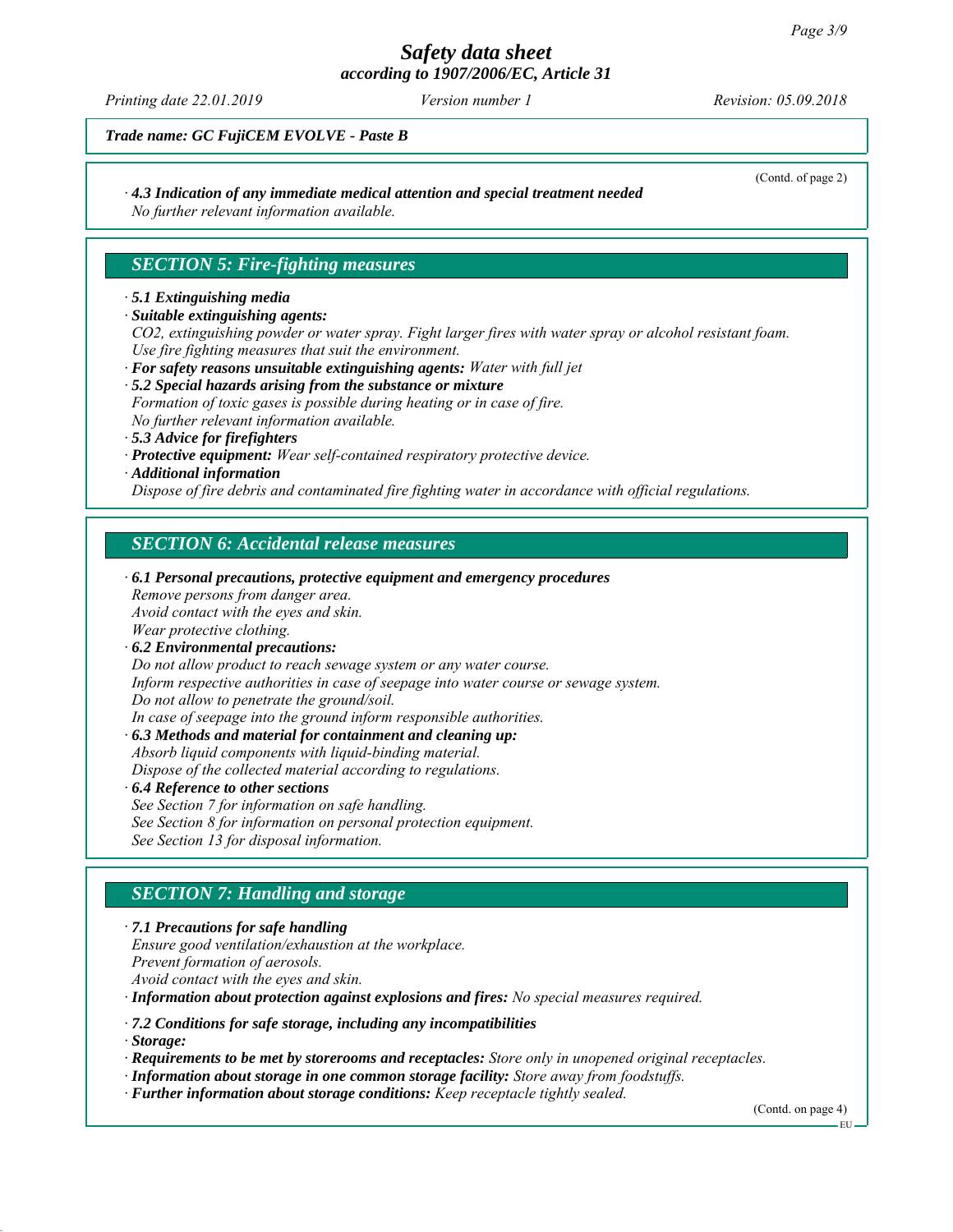*Printing date 22.01.2019 Revision: 05.09.2018 Version number 1*

(Contd. of page 3)

*Trade name: GC FujiCEM EVOLVE - Paste B*

*∙ 7.3 Specific end use(s) No further relevant information available.*

#### *SECTION 8: Exposure controls/personal protection*

*∙ Additional information about design of technical systems: No further data; see item 7.*

- *∙ 8.1 Control parameters*
- *∙ Components with limit values that require monitoring at the workplace:*

*The product does not contain any relevant quantities of materials with critical values that have to be monitored at the workplace.*

- *∙ Additional information: The lists that were valid during the creation were used as basis.*
- *∙ 8.2 Exposure controls*
- *∙ Personal protective equipment:*
- *∙ General protective and hygienic measures: The usual precautionary measures for handling chemicals should be followed. Avoid contact with the eyes and skin. Wash hands before breaks and at the end of work. Keep away from foodstuffs, beverages and feed. Immediately remove all soiled and contaminated clothing. ∙ Breathing equipment: Suitable respiratory protective device recommended.*
- *∙ Protection of hands:*



*Protective gloves*

#### *∙ Material of gloves*

*The selection of the suitable gloves does not only depend on the material, but also on further marks of quality and varies from manufacturer to manufacturer. As the product is a preparation of several substances, the resistance of the glove material can not be calculated in advance and has therefore to be checked prior to the application.*

*∙ Penetration time of glove material*

*The exact break through time has to be found out by the manufacturer of the protective gloves and has to be observed.*

*∙ Eye protection:*



*Tightly sealed goggles*

# *SECTION 9: Physical and chemical properties*

- *∙ 9.1 Information on basic physical and chemical properties ∙ General Information*
- *∙ Appearance:*
- *Form: Pasty*
- 
- 
- 
- *Color: Blue ∙ Odor: Characteristic ∙ Odor threshold: Not determined. ∙ pH-value: Not determined.*

(Contd. on page 5)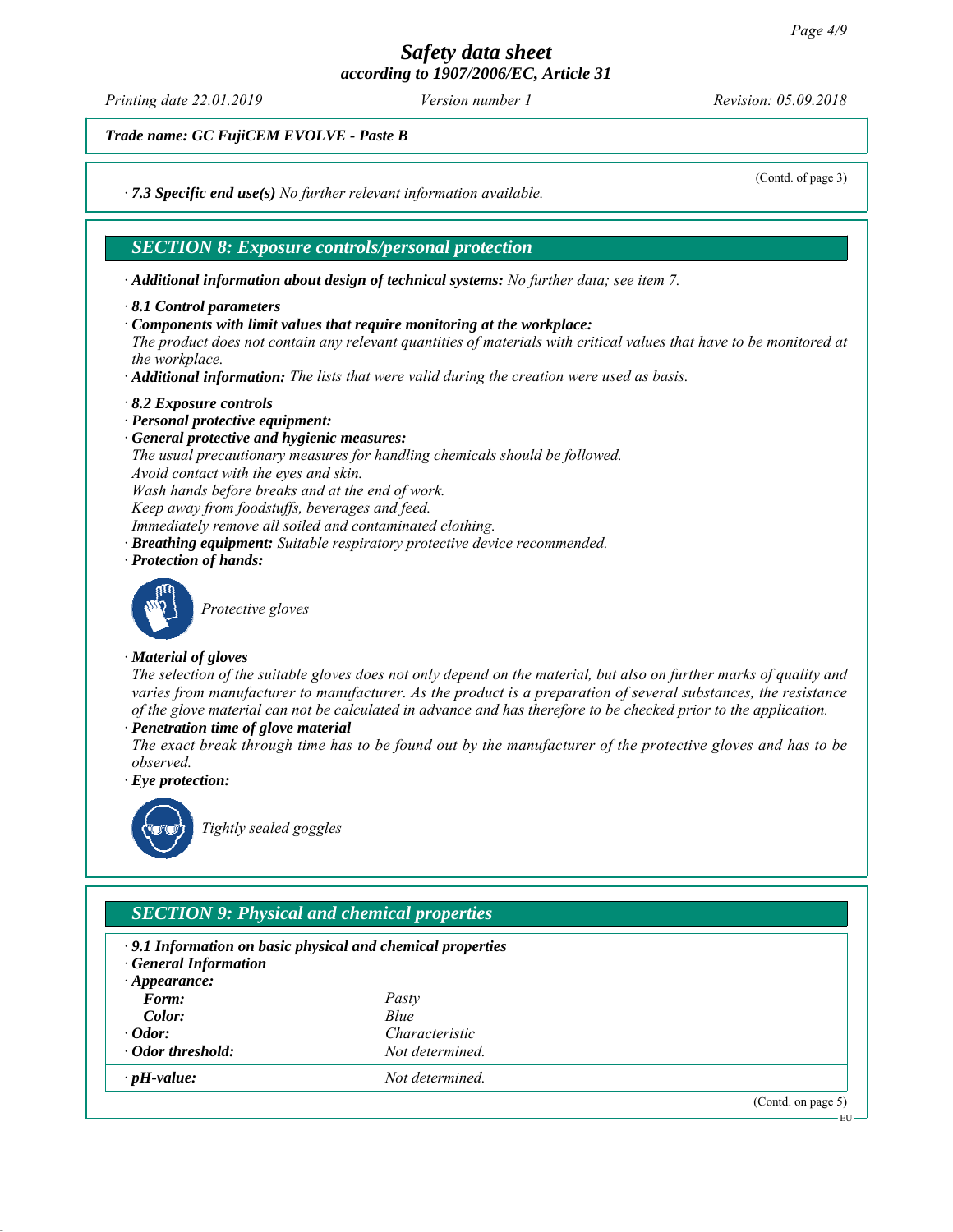*Printing date 22.01.2019 Revision: 05.09.2018 Version number 1*

#### *Trade name: GC FujiCEM EVOLVE - Paste B*

|                                                             | (Contd. of page 4)                            |  |
|-------------------------------------------------------------|-----------------------------------------------|--|
| $\cdot$ Change in condition<br>Melting point/Melting range: | Undetermined.                                 |  |
| <b>Boiling point/Boiling range:</b>                         | Undetermined.                                 |  |
| · Flash point:                                              | Not applicable.                               |  |
| · Flammability (solid, gaseous):                            | Not applicable.                               |  |
| · Ignition temperature:                                     | Undetermined.                                 |  |
| $\cdot$ Decomposition temperature:                          | Not determined.                               |  |
| · Auto igniting:                                            | Product is not selfigniting.                  |  |
| · Danger of explosion:                                      | Product does not present an explosion hazard. |  |
| · Explosion limits:                                         |                                               |  |
| Lower:                                                      | Not determined.                               |  |
| <b>Upper:</b>                                               | Not determined.                               |  |
| · Vapor pressure:                                           | Not determined.                               |  |
| $\cdot$ Density:                                            | Not determined.                               |  |
| $\cdot$ Relative density                                    | Not determined.                               |  |
| · Vapor density                                             | Not determined.                               |  |
| $\cdot$ Evaporation rate                                    | Not determined.                               |  |
| · Solubility in / Miscibility with                          |                                               |  |
| Water:                                                      | Insoluble.                                    |  |
| · Partition coefficient (n-octanol/water): Not determined.  |                                               |  |
| · Viscosity:                                                |                                               |  |
| Dynamic:                                                    | Not determined.                               |  |
| Kinematic:                                                  | Not determined.                               |  |
| · Solvent content:                                          |                                               |  |
| Organic solvents:                                           | $0.0\%$                                       |  |
| Water:                                                      | 36.2%                                         |  |
| $VOC$ (EC)                                                  | $0.0 \text{ g}/l$                             |  |
| $\cdot$ 9.2 Other information                               | No further relevant information available.    |  |

# *SECTION 10: Stability and reactivity*

*∙ 10.1 Reactivity No further relevant information available.*

*∙ 10.2 Chemical stability*

- *∙ Thermal decomposition / conditions to be avoided: No decomposition if used according to specifications.*
- *∙ 10.3 Possibility of hazardous reactions No dangerous reactions known.*
- *∙ 10.4 Conditions to avoid No further relevant information available.*
- *∙ 10.5 Incompatible materials: No further relevant information available.*
- *∙ 10.6 Hazardous decomposition products: No dangerous decomposition products known.*

(Contd. on page 6)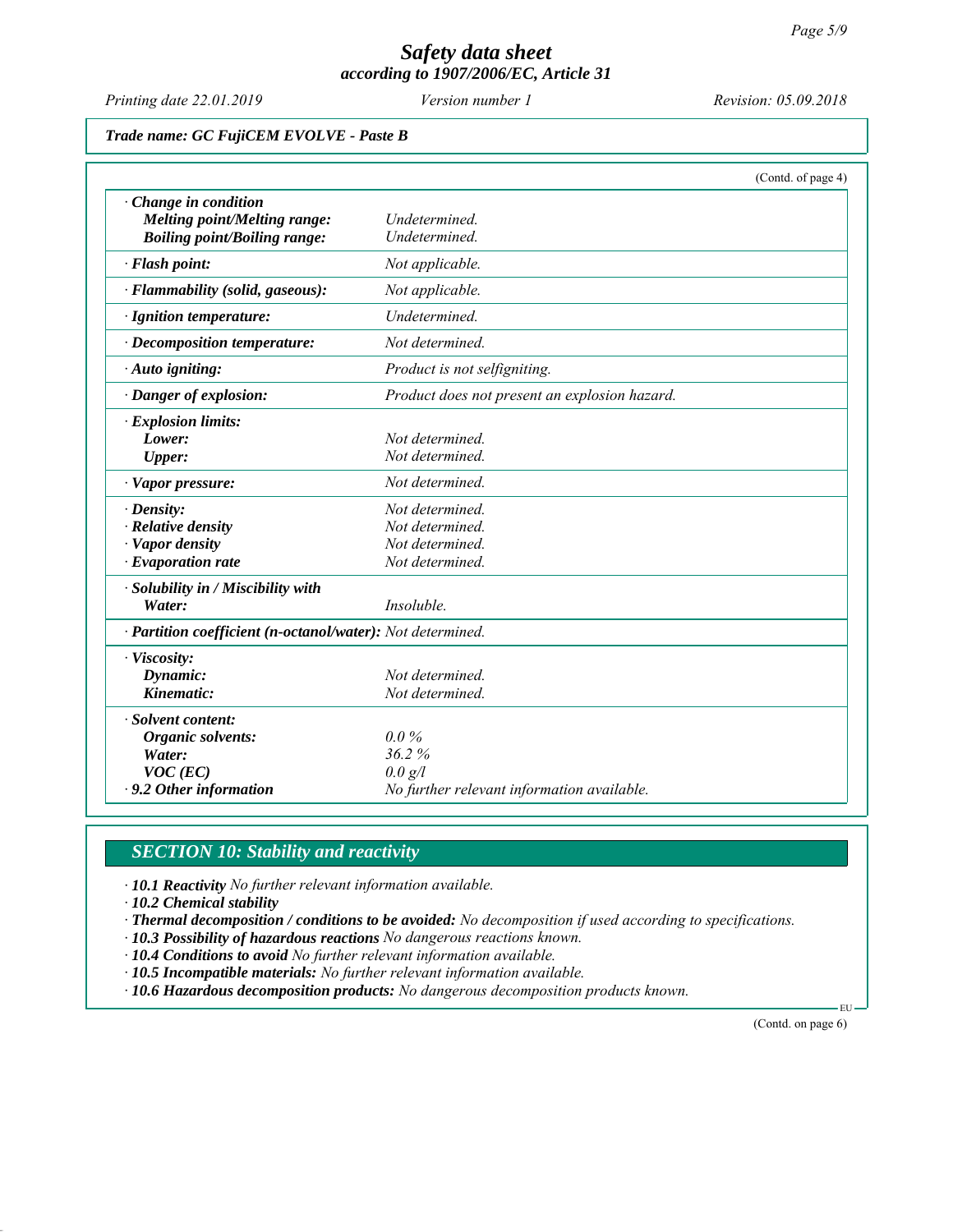*Printing date 22.01.2019 Revision: 05.09.2018 Version number 1*

#### *Trade name: GC FujiCEM EVOLVE - Paste B*

(Contd. of page 5)

#### *SECTION 11: Toxicological information*

- *∙ 11.1 Information on toxicological effects*
- *∙ Acute toxicity:*

*Harmful if swallowed.*

*Toxic in contact with skin or if inhaled.*

- *∙ LD/LC50 values that are relevant for classification: No further relevant information available.*
- *∙ Primary irritant effect:*
- *∙ on the skin: Based on available data, the classification criteria are not met.*
- *∙ on the eye:*
- *Causes serious eye damage.*
- *∙ Sensitization: Based on available data, the classification criteria are not met.*
- *∙ Additional toxicological information:*

#### *∙ OSHA-Ca (Occupational Safety & Health Administration)*

*None of the ingredients is listed.*

#### *∙ Repeated dose toxicity No further relevant information available.*

- *∙ CMR effects (carcinogenity, mutagenicity and toxicity for reproduction) No further relevant information available.*
- *∙ Germ cell mutagenicity Based on available data, the classification criteria are not met.*
- *∙ Carcinogenicity Based on available data, the classification criteria are not met.*
- *∙ Reproductive toxicity Based on available data, the classification criteria are not met.*
- *∙ STOT-single exposure Based on available data, the classification criteria are not met.*
- *∙ STOT-repeated exposure Based on available data, the classification criteria are not met.*
- *∙ Aspiration hazard Based on available data, the classification criteria are not met.*

#### *SECTION 12: Ecological information*

#### *∙ 12.1 Toxicity*

- *∙ Aquatic toxicity: No further relevant information available.*
- *∙ 12.2 Persistence and degradability No further relevant information available.*
- *∙ 12.3 Bioaccumulative potential No further relevant information available.*
- *∙ 12.4 Mobility in soil No further relevant information available.*
- *∙ Additional ecological information:*
- *∙ General notes:*
- *Water hazard class 3 (Self-assessment): extremely hazardous for water*

*Do not allow product to reach ground water, water course or sewage system, even in small quantities. Danger to drinking water if even extremely small quantities leak into the ground.*

- *∙ 12.5 Results of PBT and vPvB assessment*
- *∙ PBT: Not applicable.*
- *∙ vPvB: Not applicable.*
- *∙ 12.6 Other adverse effects No further relevant information available.*

#### *SECTION 13: Disposal considerations*

- *∙ 13.1 Waste treatment methods*
- *∙ Recommendation:*

*Must not be disposed of together with household garbage. Do not allow product to reach sewage system.*

(Contd. on page 7)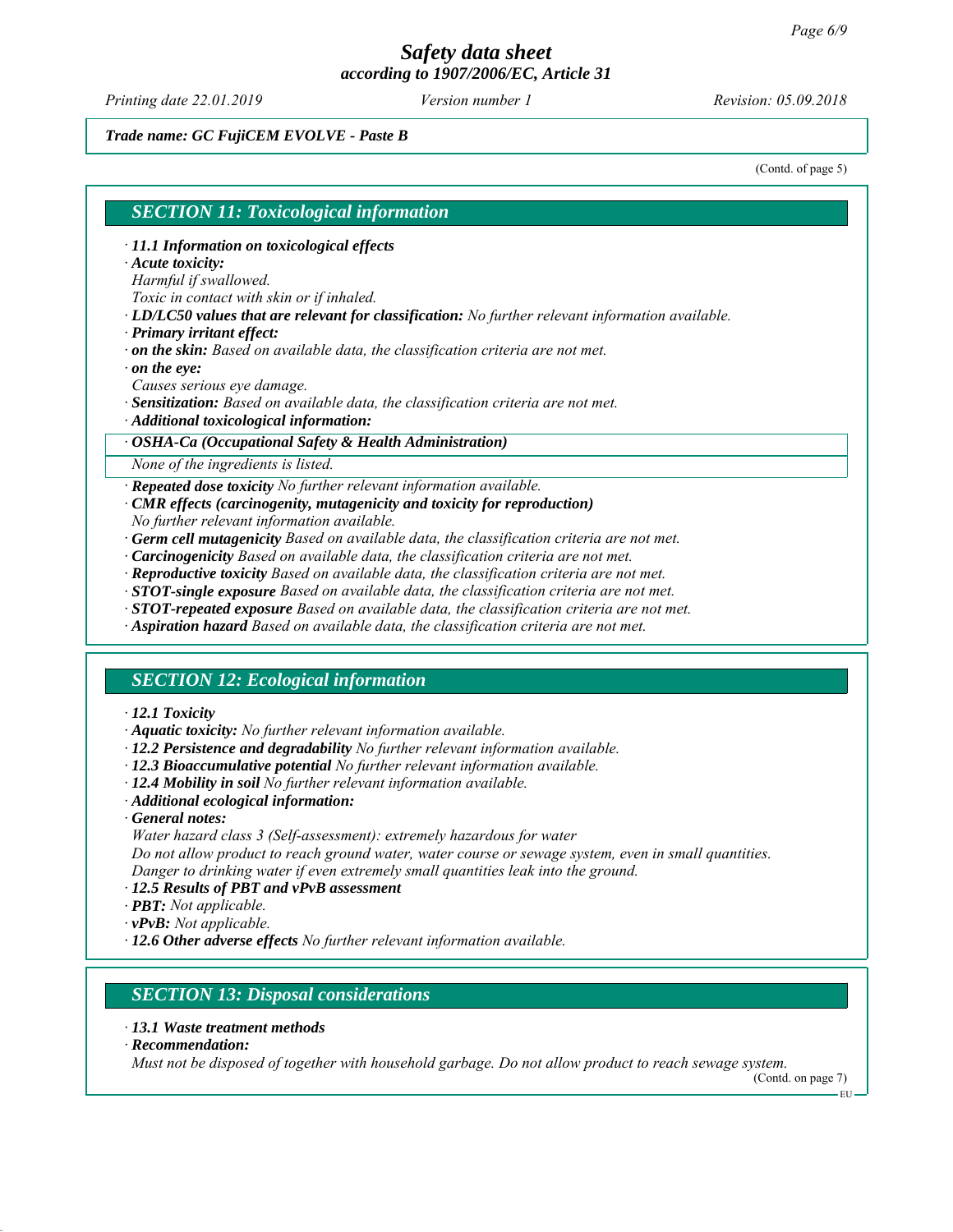# *Safety data sheet*

*according to 1907/2006/EC, Article 31*

*Printing date 22.01.2019 Revision: 05.09.2018 Version number 1*

*Trade name: GC FujiCEM EVOLVE - Paste B*

(Contd. of page 6)

# *∙ European waste catalogue*

*18 00 00 WASTES FROM HUMAN OR ANIMAL HEALTH CARE AND/OR RELATED RESEARCH (except kitchen and restaurant wastes not arising from immediate health care) 18 01 00 wastes from natal care, diagnosis, treatment or prevention of disease in humans*

*18 01 06\* chemicals consisting of or containing hazardous substances*

*∙ Uncleaned packagings:*

*∙ Recommendation: Disposal must be made according to official regulations.*

| <b>SECTION 14: Transport information</b>                                                              |                                                    |  |
|-------------------------------------------------------------------------------------------------------|----------------------------------------------------|--|
| $\cdot$ 14.1 UN-Number<br>ADR, IMDG, IATA                                                             | UN2206                                             |  |
| · 14.2 UN proper shipping name<br>$\cdot$ ADR<br>$\cdot$ IMDG, IATA                                   | not regulated<br>ISOCYANATES, TOXIC, N.O.S.        |  |
| $\cdot$ 14.3 Transport hazard class(es)                                                               |                                                    |  |
| $\cdot$ ADR                                                                                           |                                                    |  |
|                                                                                                       |                                                    |  |
| · Class                                                                                               | 6.1 (T1) Toxic substances                          |  |
| · Label                                                                                               | 6.1                                                |  |
| ₩                                                                                                     |                                                    |  |
| · Class<br>$\cdot$ Label                                                                              | 6.1 Toxic substances<br>6.1                        |  |
| · 14.4 Packing group<br>ADR, IMDG, IATA                                                               | III                                                |  |
| · 14.5 Environmental hazards:<br>$\cdot$ Marine pollutant:                                            | No                                                 |  |
| · 14.6 Special precautions for user<br>· Danger code (Kemler):<br>· EMS Number:<br>· Stowage Category | Warning: Toxic substances<br>60<br>$F-A, S-A$<br>Е |  |
| · 14.7 Transport in bulk according to Annex II of<br><b>MARPOL73/78 and the IBC Code</b>              | Not applicable.                                    |  |
| · Transport/Additional information:                                                                   |                                                    |  |
| $\cdot$ ADR<br>$\cdot$ Limited quantities (LQ)                                                        | 5L                                                 |  |
|                                                                                                       | (Contd. on page 8)                                 |  |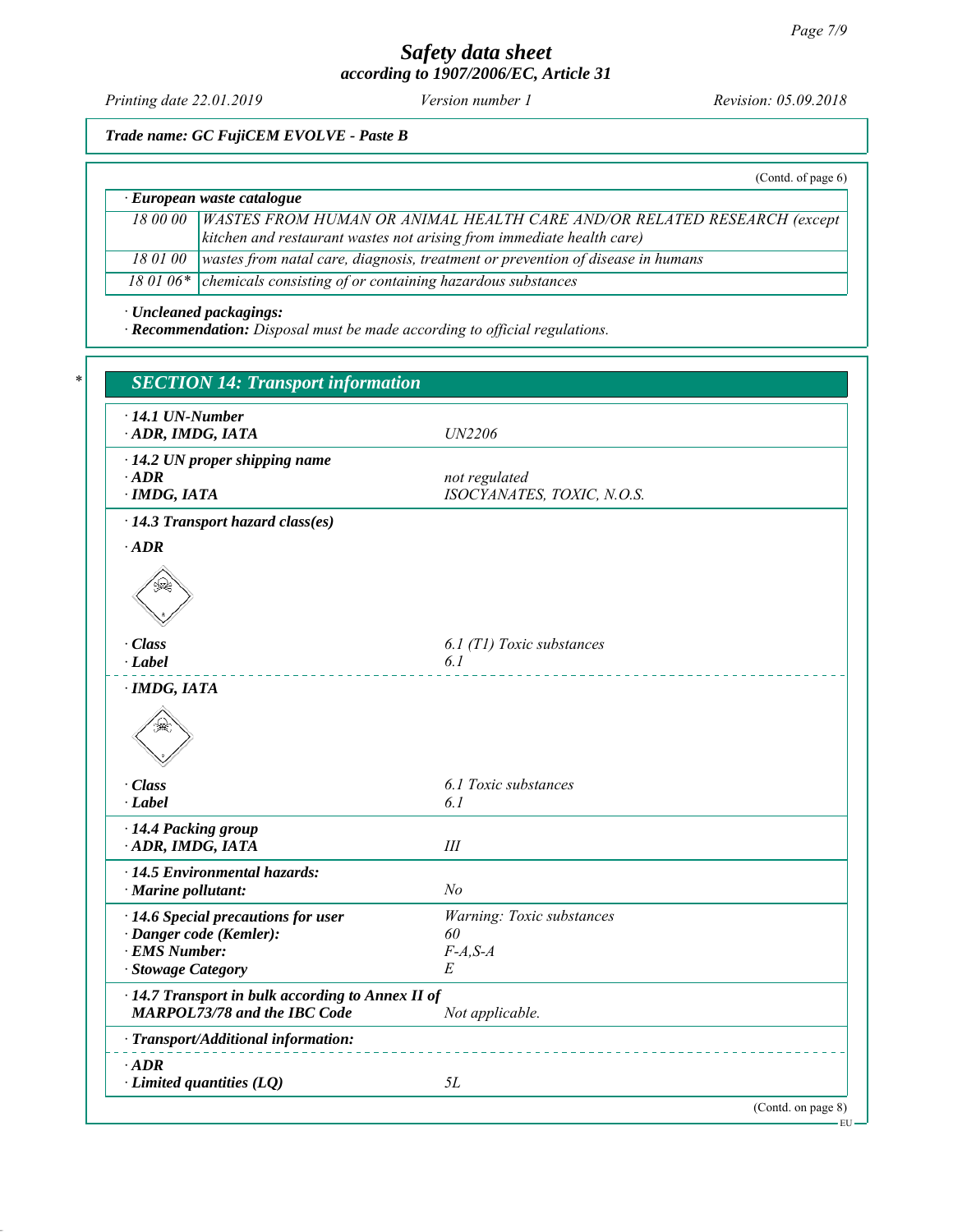# *Safety data sheet*

*according to 1907/2006/EC, Article 31*

*Printing date 22.01.2019 Revision: 05.09.2018 Version number 1*

*Trade name: GC FujiCEM EVOLVE - Paste B*

|                                                   | (Contd. of page 7) |
|---------------------------------------------------|--------------------|
| · Transport category<br>· Tunnel restriction code |                    |
| $\cdot$ IMDG<br>$\cdot$ Limited quantities (LQ)   | 5Ι.                |
| · UN "Model Regulation":                          | not regulated      |

# *SECTION 15: Regulatory information*

*∙ 15.1 Safety, health and environmental regulations/legislation specific for the substance or mixture ∙ Sara*

*∙ Section 355 (extremely hazardous substances):*

*None of the ingredient is listed.*

*∙ Section 313 (Specific toxic chemical listings):*

*None of the ingredients is listed.*

*∙ Proposition 65*

*∙ Chemicals known to cause cancer:*

*14808-60-7 Quartz*

*∙ Chemicals known to cause reproductive toxicity for females:*

*None of the ingredients is listed.*

*∙ Chemicals known to cause reproductive toxicity for males:*

*None of the ingredients is listed.*

*∙ Chemicals known to cause developmental toxicity:*

*None of the ingredients is listed.*

*∙ Carcinogenic categories*

*∙ EPA (Environmental Protection Agency)*

*None of the ingredients is listed.*

*∙ TLV (Threshold Limit Value established by ACGIH)*

*14808-60-7 Quartz A2*

*∙ MAK (German Maximum Workplace Concentration)*

*14808-60-7 Quartz 1* 

*14808-60-7 Quartz*

*∙ NIOSH-Ca (National Institute for Occupational Safety and Health)*

*∙ Directive 2012/18/EU*

*∙ Named dangerous substances - ANNEX I None of the ingredients is listed.*

*∙ REGULATION (EC) No 1907/2006 ANNEX XVII Conditions of restriction: 3*

*∙ 15.2 Chemical safety assessment: A Chemical Safety Assessment has not been carried out.*

# *SECTION 16: Other information*

*∙ Relevant phrases*

*H301 Toxic if swallowed. H311 Toxic in contact with skin.*